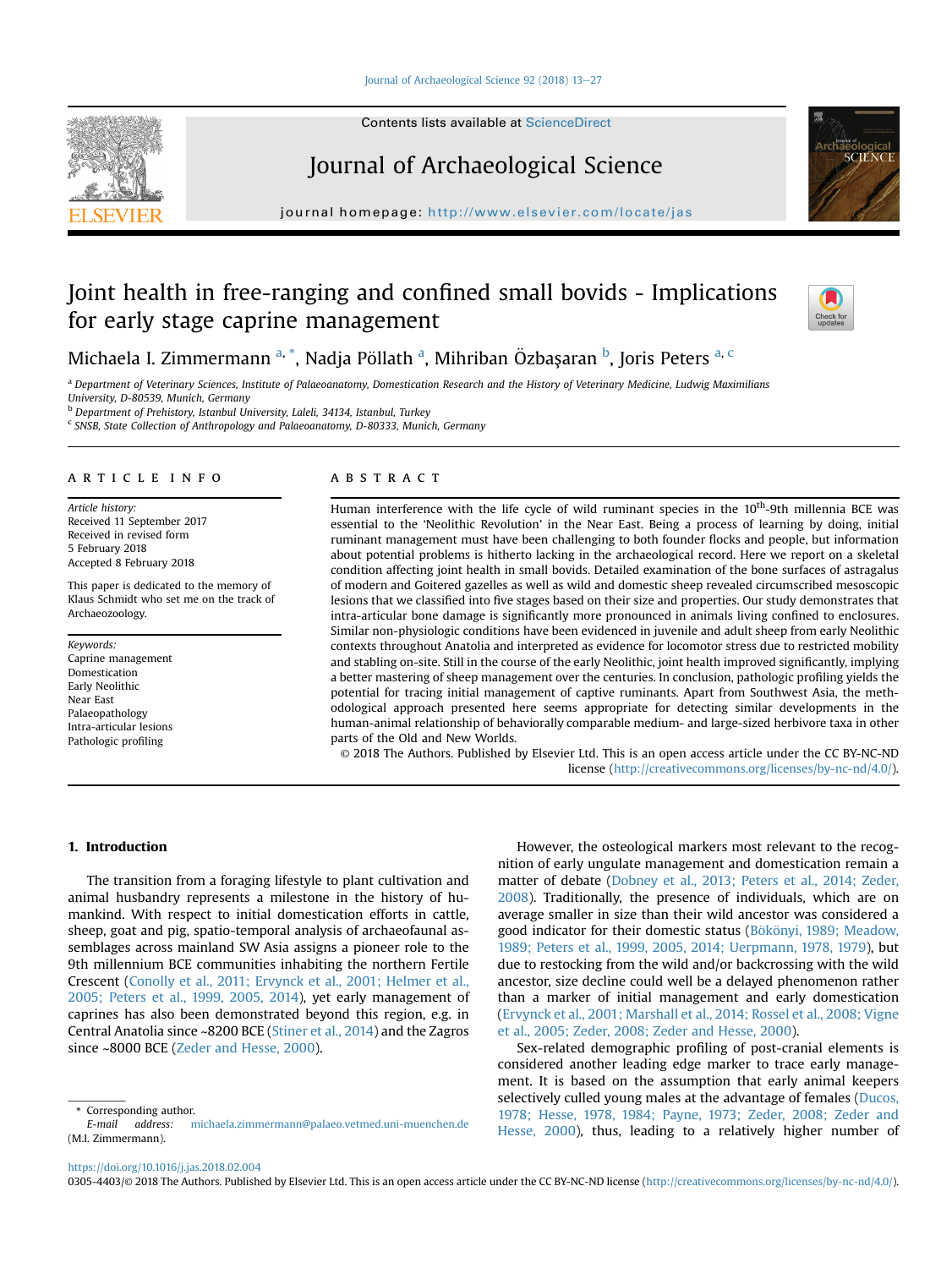female individuals. Consequently, the proportion of smaller-bodied individuals increased. A higher number of smaller females also helps explaining the aforementioned size diminution. However, inter-site comparison of caprine datasets from sites across the northern Fertile Crescent recently concluded that selective kill-off of juvenile male caprines not necessarily occurred during initial Neolithic ungulate management (Arbuckle and Atici, 2013).

Other methods applied to trace human interference with wild sheep, goat, cattle and pig in Neolithic Southwest and East Asia include diachronic shifts in taxonomic composition and species diversity (Clutton-Brock, 1979; Davis, 1982; Horwitz, 1996; Horwitz et al., 1999; Legge and Rowley-Conwy, 2000; Peters et al., 1999, 2005, 2014). In addition, stable isotope analysis can be used to obtain insight into feeding and migration (Hongo et al., 2009; Lösch et al., 2006; Makarewicz, 2017; Makarewicz and Tuross, 2012; Pearson et al., 2007). Furthermore, ancient DNA analysis is applied to trace the development of the genetic make-up in livestock (Fernandez et al., 2005; Naderi et al., 2008; Ottoni et al., 2013). These methods can be combined with Geometric Morphometrics, an approach investigating morphological change in bones and teeth based on shape whilst omitting size (Evin et al., 2013; Owen et al., 2014; Çakırlar et al., 2018; Vigne et al., 2005). Beyond osteology, the presence of extensive dung layers in early Neolithic villages are indicative of ungulate management as well (Brochier, 1993; Özbaşaran, 2012; Stiner et al., 2014).

Although it can be safely assumed that health problems in animals represented a major challenge to early Neolithic communities practicing ungulate management, reported cases concern single individuals and include traumata and oral pathologies (Bökönyi, 1977; Russell, 2010; Simmons et al., 1988). Yet the conditions hitherto documented are not exclusive to stock raised in captivity, since known to occur in wild ungulates too (Lignereux et al., 1995). Typical for domestic stock, however, is the widened repertoire of arthropathies due to novel modes of exploitation, in particular their use for labor (Baker and Brothwell, 1980; Bartosiewicz et al., 1997; von den Driesch, 1975). However, none of the aforementioned osteopathies can be claimed to offer insight into overall ungulate health status.

Here we report on a novel pathological marker observed in the articular joints of medium-sized ruminants. The condition in question causes alterations of the bone's articular surface in form of mesoscopic lesions. In focus here is articular damage of the ankle bone (talus, astragalus), a skeletal element frequently found in archaeological sites worldwide. First, a scoring system for recording mesoscopic intra-articular lesions in ruminant tali is proposed and applied to 10th millennium BCE sheep and gazelle populations living under natural conditions and modern reference populations representing wild as well as animals living in captivity. The resulting pathologic profiles are then compared with those of sheep collected in early Neolithic Anatolian archaeological sites marking the transition from hunting to herding. Discussion centers on the etiology of intra-articular mesoscopic lesions in the ankle bone and associated problems. We conclude by addressing the cultural implications of this first population-based approach for the study of skeletal health in ruminants and early human interference with stock-on-the-hoof.

### 2. Materials and methods

In the frame of this study, a total of 1721 ankle bones from archaeological and modern Ovis and Gazella were investigated, which will be explained in detail below. For the populations used as baselines, the living conditions (e.g., mobility or nutrition) as well as life data (e.g., sex, age-at-death, parents) are well documented (see below) so that they can be used to develop the pathology scoring system, to trace the pathologic processes and understand their etiology. In a second step the scoring system will be applied to archaeological populations.

## 2.1. Baseline populations

Most data for the individuals of these populations are available in the records of the institutions. Age-at-death data were adopted from the records, if present, or estimated based on epiphyseal fusion and dental data of the skeletons (Zeder, 2006). Apart from modern wild and domestic sheep (see below) two populations of Goitered gazelles (Gazella subgutturosa) are included as reference groups (Table 1).

A first baseline considers ankle bones of Goitered gazelle (Gazella subgutturosa) excavated at PPN Göbekli Tepe (GT G). Living in the same landscape and facing similar climatic conditions compared to local wild sheep, pathology load in ankle bones of this species would provide a guidance value for a non-caprine wild ruminant species ( $=$  reference group) hunted by early Neolithic groups. Since dealing with separate bones for these specimens neither sex or age-at-death are known. Living conditions are inferred from the fact that these gazelles were hunted and therefore lived without any anthropogenic constraints. Specimens are stored in the Göbekli Tepe excavation depot at Şanlıurfa.

A population of late 20th century CE G. subgutturosa confined to zoological gardens constitutes the second baseline (Zoo G). This assemblage represents a wild species living in an anthropogenic environment since generations. For these gazelle specimens both age-at-death and sex were documented in the zoo. Specimens analyzed are housed in the Bavarian State Collection of Anthropology and Palaeoanatomy, Munich.

A third baseline  $(Og)$  considers 19<sup>th</sup>-20th century CE Asiatic mouflon (Ovis gmelini, Blyth 1841; nomenclature see Damm and Franco (2014)) collected during several expeditions in Iraq and Iran and housed in the Field Museum of Natural History, Chicago (Lay, 1967; Zeder, 2006). The bones of these individuals provide a signature typical of wild Asiatic mouflon adapted to meet the climatological, nutritional, physiological, and locomotor challenges of the Zagros Mountains. The sex of these skeletons was documented during field work while age-at-death was estimated based on dental data and epiphyseal fusion.

Skeletons of late  $19<sup>th</sup>$ -early 20th century CE sheep breeds and populations raised in enclosures constitute a fourth baseline. From the large series stored in the Museum für Haustierkunde, "Julius Kühn", Halle, we analyzed representative numbers of adult sheep pertaining to the breed "Karakul" (KA) and the population "Swiss Mountain sheep" (SM). The Karakul sheep is a fat-tailed breed native to the Central Asiatic steppes which was bred for their tail fat, their wool and the curly-haired pelt of the fetal and newborn lambs. The first animals were imported from Bukhara (present-day Uzbekistan) to Halle in 1903 (Frölich, 1928; Tänzer, 1928; Wussow, 2013). The breeding program included several crossings with other breeds but for this study only pure-bred Karakuls either imported from Bukhara or their descendants were considered. The Swiss Mountain sheep is a heterogeneous population of rather primitive sheep types purchased in different mountainous regions of Switzerland. Since penned permanently for several generations, both populations witnessed limited movement. In these Karakul and Swiss Mountain sheep feeding conditions were essentially the same. For both populations life data (acquisition, parents, sex and age-at-death) were documented in the records of the museum.

Finally, the feral Soay (SA) sheep population living on St. Kilda in the Outer Hebrides was chosen as the fifth baseline. Although descending from domestic flocks, Soay sheep nowadays survive as feral populations with rare contact to humans (Campbell, 1974;